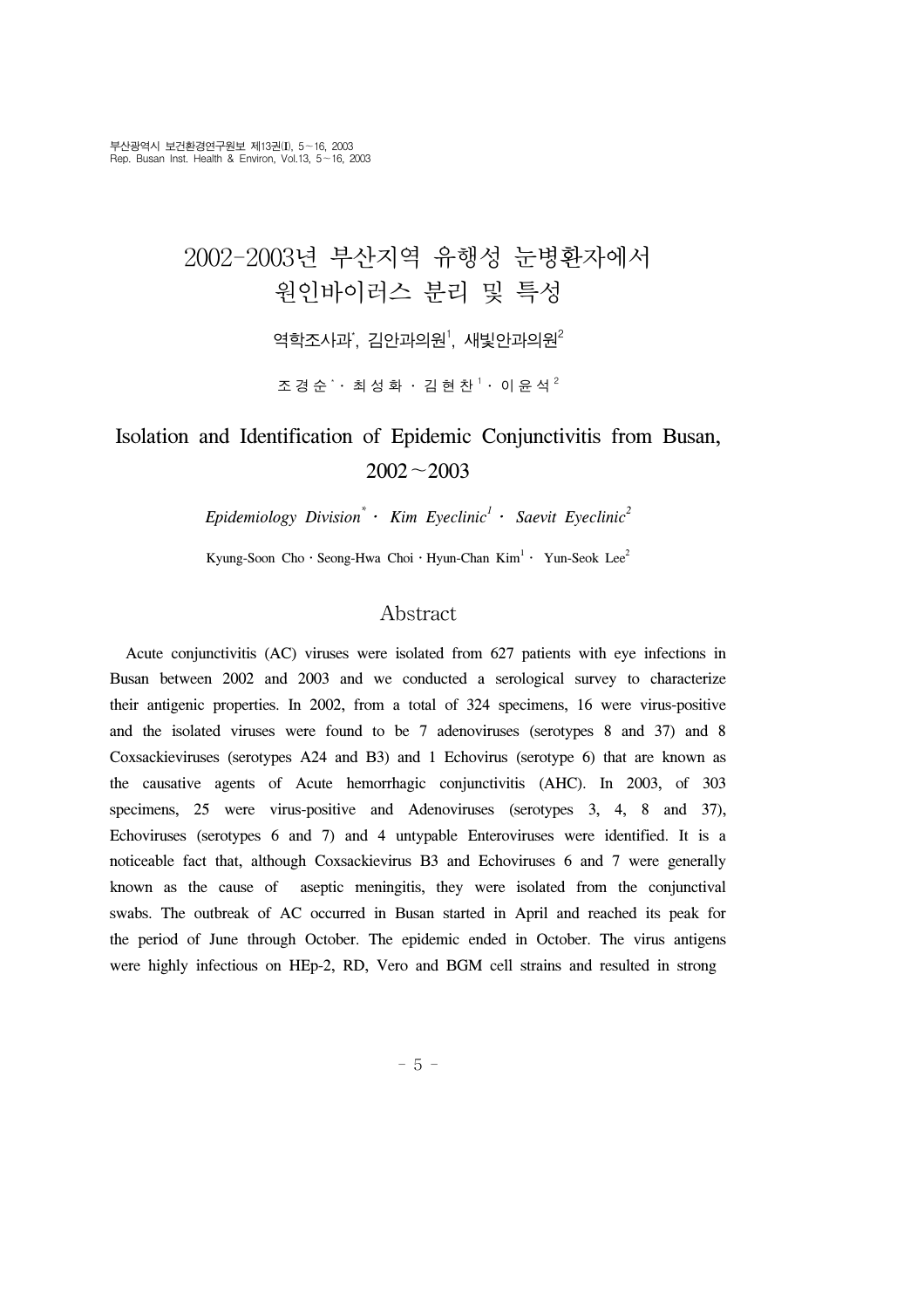cytopathic effects. Electron micrograph of isolated viruses showed that adenovirus was 70 nm, nonenveloped icosahedron while echovirus and coxsackievirus were small nonenveloped, isometric-shaped viruses. To confirm the cytopathic effects, Polymerase chain reaction (PCR) and reverse transcription PCR(RT-PCR) were carried out. Adenoviruses had a cytopathic effect resulting in a 458bp single band by PCR and enteroviruses resulting in 437bp products by RT-PCR in all the cell strains on gel electrophoresis.

**Key Word :** Conjunctivitis viruses, Adenoviruses, Coxsackieviruses, Echoviruses

### 서 론

 급성 바이러스 결막염이 유행하는 시기 는 몇 년을 주기로 오는 소유행과 8년에 한 번 정도로 오는 대유행이 있으며, 유행 성 결막염은 주로 여름철에 소아에서 성인 에 이르기까지 발병한다. 증상과 합병이 심하고 전파력이 강한 유행 혹은 출혈성 각결막염은 사회적 경제적 손실을 일으킬 수 있어 유행시기에 조기 분리하여 일차적 인 예방이 중요하다<sup>1)</sup>. 급성 바이러스 결막 염에는 유행성각결막염(Epidemic keratoconjunctivitis, EKC), 급성출혈성결막염(Acute hemorrhagic conjunctivitis, AHC), 인두결 막열(Pharyngoconconjunctival fever, PCF) 등이 있다. 유행성각결막염은 Adenovirus 8․19형이 원인이며, 보통 양쪽 눈에 발병 하나 한쪽 눈에만 발병하는 경우도 있고 양쪽 눈에 발병한 경우 대개 먼저 발병한 눈에 증상이 더 심하게 나타난다. 발병 초 기에는 충혈, 중등도의 통증이 있고 눈물 이 많이 나오고 눈부신 증상이 있고, 심하

면 결막에 가성막이 생길 수 있으며 치유 후 결막에 반흔이 남기도 하고 대게 3∼4 주간 지속되며 발병후 2주 정도까지 전염 성이 있다. 급성 출혈성결막염은 Enterovirus 70형, Coxsackievirus A24형, Coxsackievirus B3, Echovirus 6․7형이 원인이다. 1969년 처음 Ghana에서 확인되고 발생시기가 Apo11o 의 달착륙시기와 일치해서 일명 Apollo눈병이라고 불렀다<sup>1)</sup>. 8∼48시간의 짧은 잠복기와 경과기간이 5∼7일이 특징 이다. 자각증상은 갑작스런 동통, 이물감, 눈부심, 다량의 눈물흘림이며 타각증상으 로는 결막충혈, 눈꺼풀종창, 결막여포를 볼 수 있고 결막부종도 나타난다. 환자의 25%에서는 열, 무력감, 전신근육통을 보이 며 드물게는 하지가 마비되기도 한다.

 인두결막열은 Adeonvirus 3․4․7형이 원인이며 증상은 38.5∼40℃의 고열과 함 께 목이 아프고 눈에 급성여포결막염이 발 생한다. 결막충혈과 눈물흘림이 있으며 어 른보다 어린아이에서 더 흔하게 발생하며 염소처리 된 수영장에서도 옮겨질 수가 있

- 6 -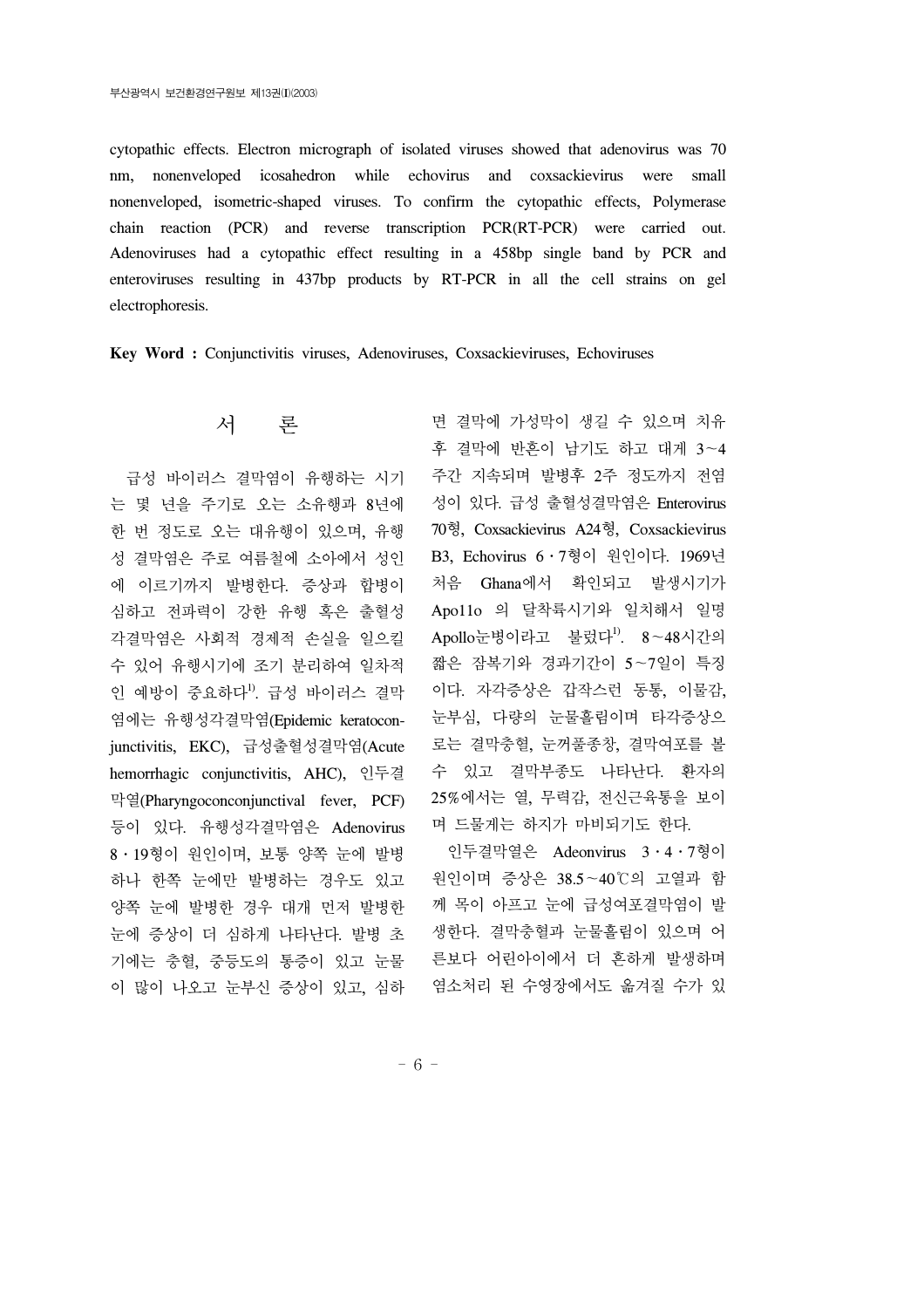다. 국내에서 Enterovirus에 의한 급성 출 혈성 결막염은 7∼8년을 주기로 대유행을 일으키는 것으로 알려져 있으며 1974년, 1980년, 1987년 1994년, 2002년에 전국적 인 유행을 일으켰다. 2002년 8월말경부터 시작된 급성출혈성결막염이 급속히 전국적 으로 확산되면서 많은 학교가 휴교를 하는 등 사회적으로 많은 손실을 가져왔다. 1970년 AHC가 대유행한 이후, AHC 신 경학적인 합병증에 대한 연구, 원인바이러 스의 분리동정의 연구6,7)가 1990년 초까지 는 보고되어져 있으나 최근의 역학조사 및 원인 바이러스 등에 대해서 연구가 미비하 여 2002∼2003년의 유행성결막염의 원인 바이러스의 특성에 대하여 조사하여 앞으 로 눈병 유행예측의 지표자료 및 유행성눈 병감시체계에 기초자료를 제공하기 위하여 보고하고자 한다.

## 재료 및 방법

#### 1. 공시재료

 2002년에서 2003년까지 2년간 부산광역 시의 5개 안과의원 및 종합병원에서 외래 또는 입원한 급성결막염 환자의 결막분비 물을 2002년에 324건, 2003년에는 303건 채취하여 바이러스 수송용배지(virus transport medium, Difco, U.S.A, 4℃)에 넣어 운반하였고 검체를 곧바로 접종하지 못하 는 경우는 -70℃에 냉동 보관하였다가 사 용하였다.

2. 시료의 전처리

 수송한 결막분비물은 vortexing하여서 면봉과 수송용배지를 분리한 후 penicillin (5 units/ $m\ell$ )/streptomycin( $5\mu$ g/ $m\ell$ ) 및 nystatin 1,000 units/㎖을 첨가한 후 4℃에서 15분 간격으로 흔들어주면서 1시간 방치 후 원 심분리(500×g, 20분, 4℃, VS-15CFN, VISION)한 다음 상층액을 접종 가검물로 사용하였다.

#### 3. 세포주

 국립보건원으로 부터 분양받은 RD (Rhabdomyosarcoma), HEp-2( Human epidermoid carcinoma), Vero(Africal green monkey kidney), BGM(Buffalo green monkey)세포 주를 penicillin(0.05units/㎖)/streptomycin  $(0.05 \mu g/m\ell)$ 과 5% FBS(fetal bovine serum) 이 첨가된 Minimum essential medium (MEM, GibcoBRL)을 기본배지로 하여 3 7℃의 5-7% CO2 배양기(VS-9011C, VI-SION)에서 배양한 후 trypsin 처리하여 24well flat bottom plate에 0.5㎖씩 분주하 여 1일간 단층배양(monolayer)하였다.

#### 4. 바이러스의 분리

 24well plate에 단층배양 시켜 놓은 RD, HEp-2, Vero, BGM 등의 각각의 세 포주에 배지상층액을 제거하고 phospate bufferd saline(PBS)를 이용하여 1회 세척 한 다음 접종용 배양액, 2% FBS를 첨가 한 MEM을 0.5 ㎖씩 분주하고 전처리 된 가검물을 0.3 ㎖씩 접종하여 34℃의 5-7%

 $- 7 -$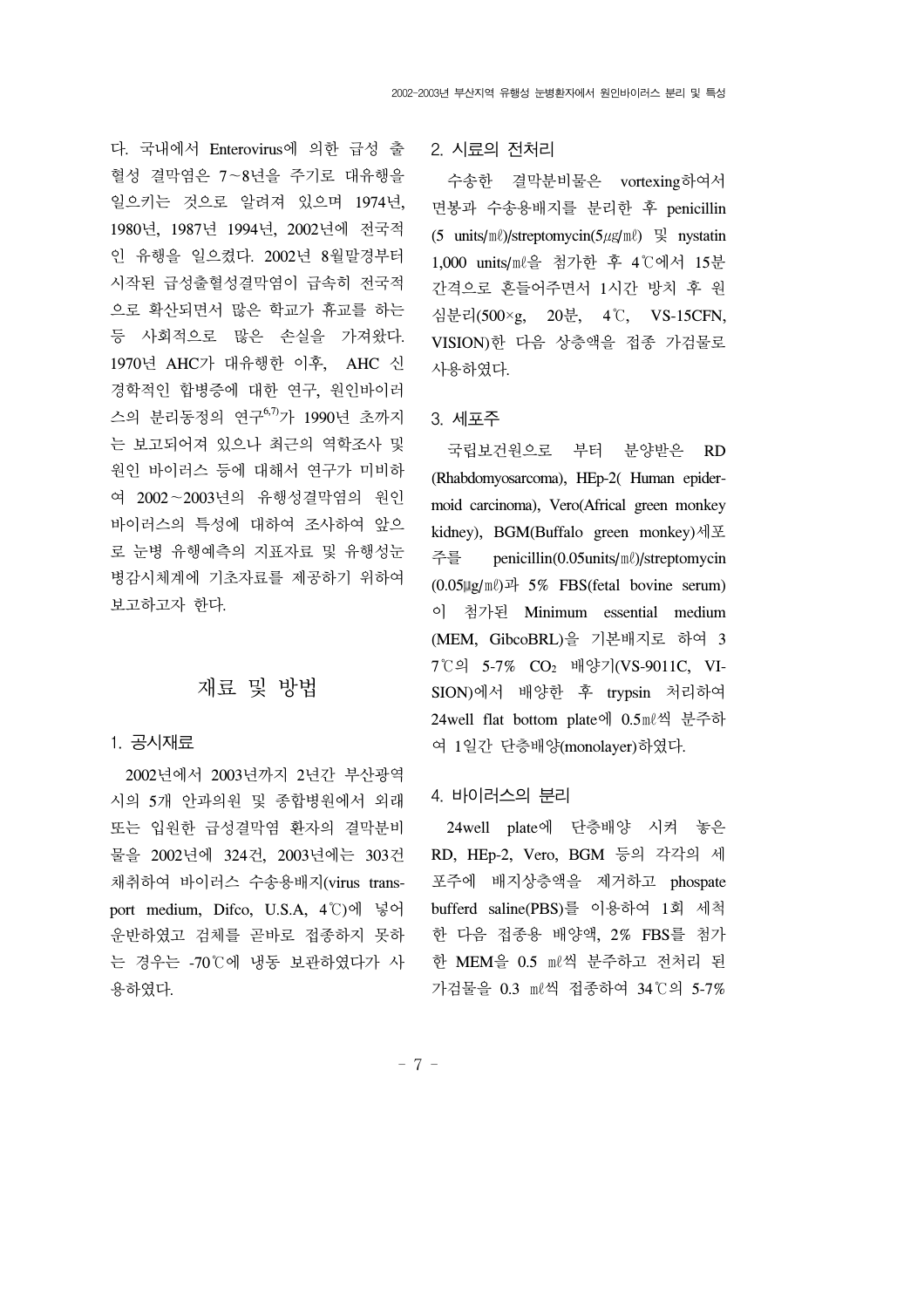Table 1. Primers of Polymerase Chain Reactions used in this study

| Sequences                                       | Region | Positon | Final conc.         |
|-------------------------------------------------|--------|---------|---------------------|
| 5'-AAG CAC TTC TGT TTC CCC GG -3'               | 5'NCR  | 161-180 | 10pmole             |
| $5'$ -ATT GTC ACC ATA- AGC AGC CA -3'           | 5'NCR  | 580-597 | 10pmole             |
| 5'-ATG TGG AAI CAG GCK -GTI GAC AG-3'           | Hexon  | partial | 10 <sub>pmole</sub> |
| $5'$ -CGG TGG TGI TTI AAI GGI TTI ACI TTG AT-3' | Hexon  | partial | 10pmole             |
|                                                 |        |         |                     |

CO<sub>2</sub> 배양기에서 10일간 배양하면서 세포 병변효과(cytopathic effect, CPE)를 매일 관찰하였다. 세포병변효과를 나타내는 검 체는 2∼3회 연속계대배양하여 역가를 증 가시킨 후 바이러스 분리 및 동정을 행하 였다.

#### 5. 전자현미경 관찰

 분리된 바이러스를 4% uranyl acetate에 약 1분간 negative stain한 다음, 전자현미 경(JEM 1200 EX2, JEOL, TEM)으로 80KV(×120 K)에서 관찰하였다.

#### 6. 바이러스의 동정

#### 1) 사용한 Primer

 Enteroviruses의 경우 ENTF와 ENTR primer를 사용하여 5'-NCR(5'-Noncodingregion) 부위의 일부를 증폭하여 437base pair에서 증폭산물을 확인할 수 있었고, Adenoviruses의 경우 AV3R과 AV5L primer를 사용하여 헥손(Hexon) 부위의 일 부를 증폭하여 458 base pair에서 특이적 인 band를 확인하였다. 각각의 염기서열 및 증폭부위 그리고 농도는 Table 1에 나 타내었다.

#### 2) 핵산추출과 중합효소연쇄반응

| (Polymerase | chain | reaction; |
|-------------|-------|-----------|
| PCR)        |       |           |

 세포병변효과가 나타난 세포배양액으로 부터 RT-PCR을 위한 RNA 추출을 위해서 는 Trizol-reagent(Invirtogen, USA)를 사용하 였다. 즉, 세포배양액  $200 \mu\ell$ 에 Trizolreagent 600㎕를 가하여 충분히 vortexing한 뒤 실온에서 5∼10분간 방치하였다가 chloroform 200㎕를 첨가하여 vortexing하 고 10분간 방치한 다음 4℃, 14000rpm으 로 15분간 원심분리하고 상층액을 500 $\mu$ 정도 옮긴 후 동량의 isopropyl alcohol을 첨가하여 RNA를 침전시킨 뒤 -70℃에서 30분 또는 -20℃에서 1시간 가량 두었다 가 4℃, 14000rpm으로 30분간 원심분리 하고 상층액을 모두 버린 다음 cold 70% ethanol(-20℃보관) 1000㎕을 가하여 가볍 게 상하로 돌려 세척하고 4℃, 14000rpm 으로 10분간 원심분리 하고 ethanol을 모 두 제거하여 10∼30분간 air dry시킨 뒤 마지막으로 100mM로 DEPC처리된 DW (DDT)를 10㎕ 가하여 충분히 vortexing하

- 8 -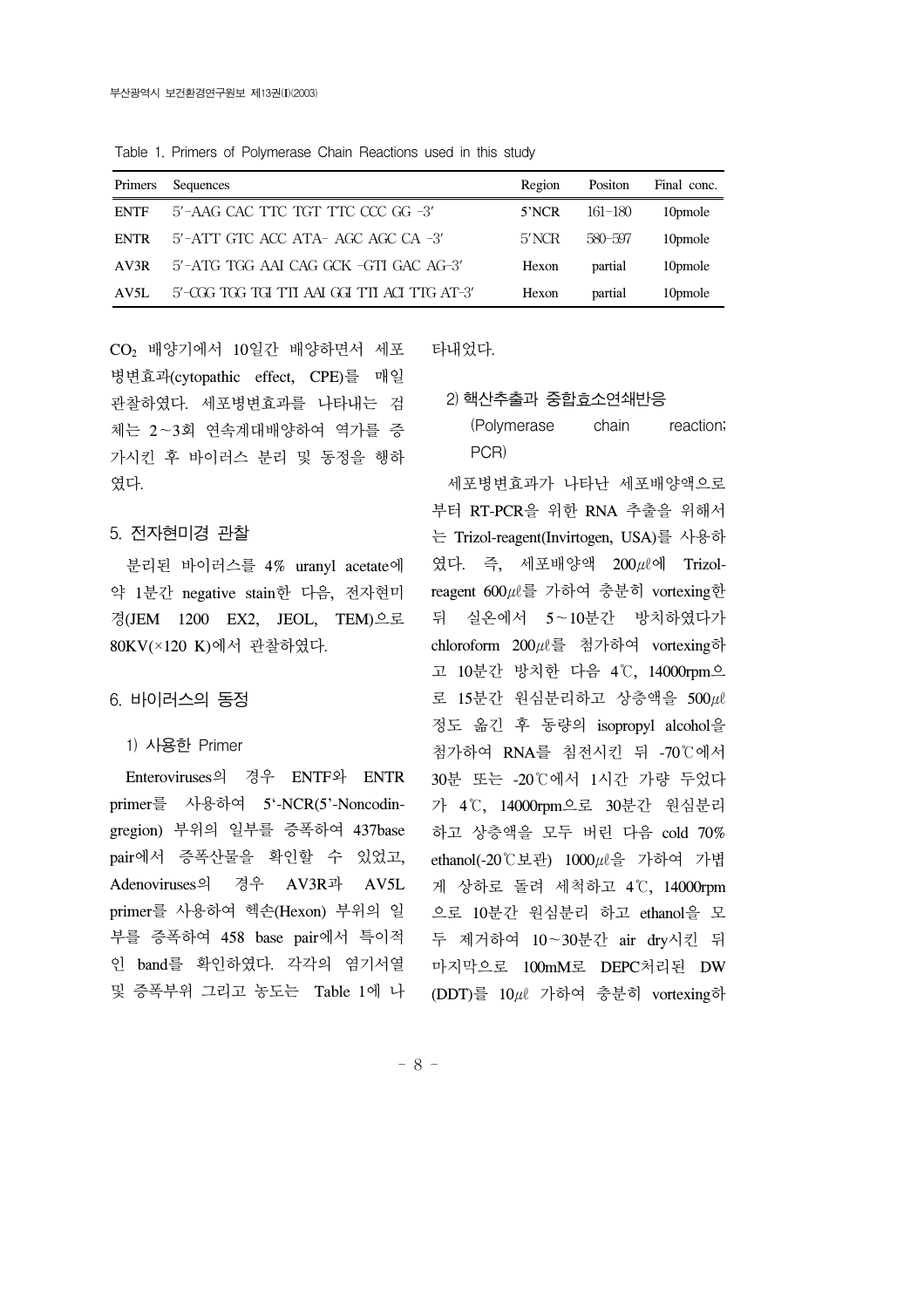고 spin down시켜 RNA추출물로 사용하였 다. Reverse transcription은 5×RT buffer 3  $\mu$ . RNase inhibitor(Ribonuclease inhibitor, TaKaRa, Japan)  $0.5 \mu \ell$ , 10mM dNTP  $3\mu \ell$ , 10pmole ENTR  $1\mu\ell$ , Expand RT(M-MLV RTase, Promega, USA)  $0.5 \mu\ell$ , 100mM DTT  $2\mu\ell \equiv$  포함하는  $10\mu\ell$  반응액에 RNA추출 물 5㎕를 첨가하여 Thermocycler (PC808- 02/05, ASTEC)에서 20℃ 10분, 42℃ 90분, 95℃ 5분간 시행하였다. PCR amplification  $\frac{\circ}{\leftarrow}$  10×reaction buffer 2.5 $\mu$ l, 10mM dNTP  $3\mu\ell$ , 10pmole ENTR primer  $1\mu\ell$ , 10pmole ENTF primer  $1\mu\ell$ , Taq DNA Polymerse(Bioneer, Korea)  $0.25 \mu\ell$ , 100mM DTT 16.25㎕를 포함하는 24㎕ 반응액에 cDNA 1㎕를 첨가하였고 Thermocycler의 조건은 94℃ 5분, 94℃ 30초/54℃ 30초/7 2℃ 1분(35cycles), 72℃ 7분으로 하여 시 행하였다.

 Adenoviruses에서의 DNA추출은 세포배 양액 100㎕에 Trizol-reagent 1000㎕를 가하 여 4∼25℃에서 14000rpm으로 10분간 원 심분리하고 상층액을 1000㎕정도 옮긴 후 100% ethanol 500㎕를 첨가하여 실온에서 1∼2분간 방치한 후 4∼25℃에서 14000 rpm으로 15분간 원심분리한 다음 상층액 을 제거하고 75% ethanol 1000㎕로 세척한 후 다시 원심분리하는 과정을 2회 반복한 후 모두 버리고 건조시킨 뒤 멸균 3차 증 류수 50㎕를 가하여 충분히 vortexing하고 spin down시켜 DNA추출물로 사용하였다. PCR amplification을 위해 10×reaction buffer  $5\mu\ell$ , 10mM dNTP  $2\mu\ell$ , 10pmole AV3R primer  $1\mu\ell$ , 10pmole AV5L primer 1  $\mu$ , Taq DNA Polymerse(Bioneer, Korea) 0.5㎕, 100mM DDT 35.5㎕ 를 포함하는 반응액에 DNA추출물 5㎕를 첨가하여 Thermocycler의 조건은 94℃ 5분, 94℃ 1 분/50℃ 1분/72℃ 1분(35cycles), 72℃ 10분 으로 하여 시행하였다.

 상기 각각의 PCR반응액을 ethidium bromide(EtBr, 500㎎/㎖)를 0.1% 첨가하여 제작한 2% agarose gel에 PCR산물을 10*ul* 씩 로딩하여 100V에서 25분간 전기영동을 실시한 후 Image analysis system(VILBER LOURMAT, FRANCE)을 통해 Enteroviruses는 437 base pair에서 Adenoviruses 는 458 base pair에서 각각 특이적인 단일 band를 관찰하였다. 그리고 분리한 Enteroviruses 및 Adeonviruses 혈청형 확인시험 은 국립보건연구원에 의뢰하였다.

## 결과 및 고찰

#### 1. 바이러스 분리 결과

2002년 1월부터 2003년 12월까지 부산지 역 관내 5개 병원에서 채취한 결막가검물 627건에 대한 시험결과 양성 41건(6.5%)으 로 2002년에는 검체 324건 중 16건, 2003 년에는 303건 중 25건이 양성으로 판명되 어 분리율은 각각 4.9%와 8.3%로 나타났 다. 발생연령대는 10세이하가 2건(4.9%), 11∼20세가 8건(19.5%), 21∼30세가 4건

- 9 -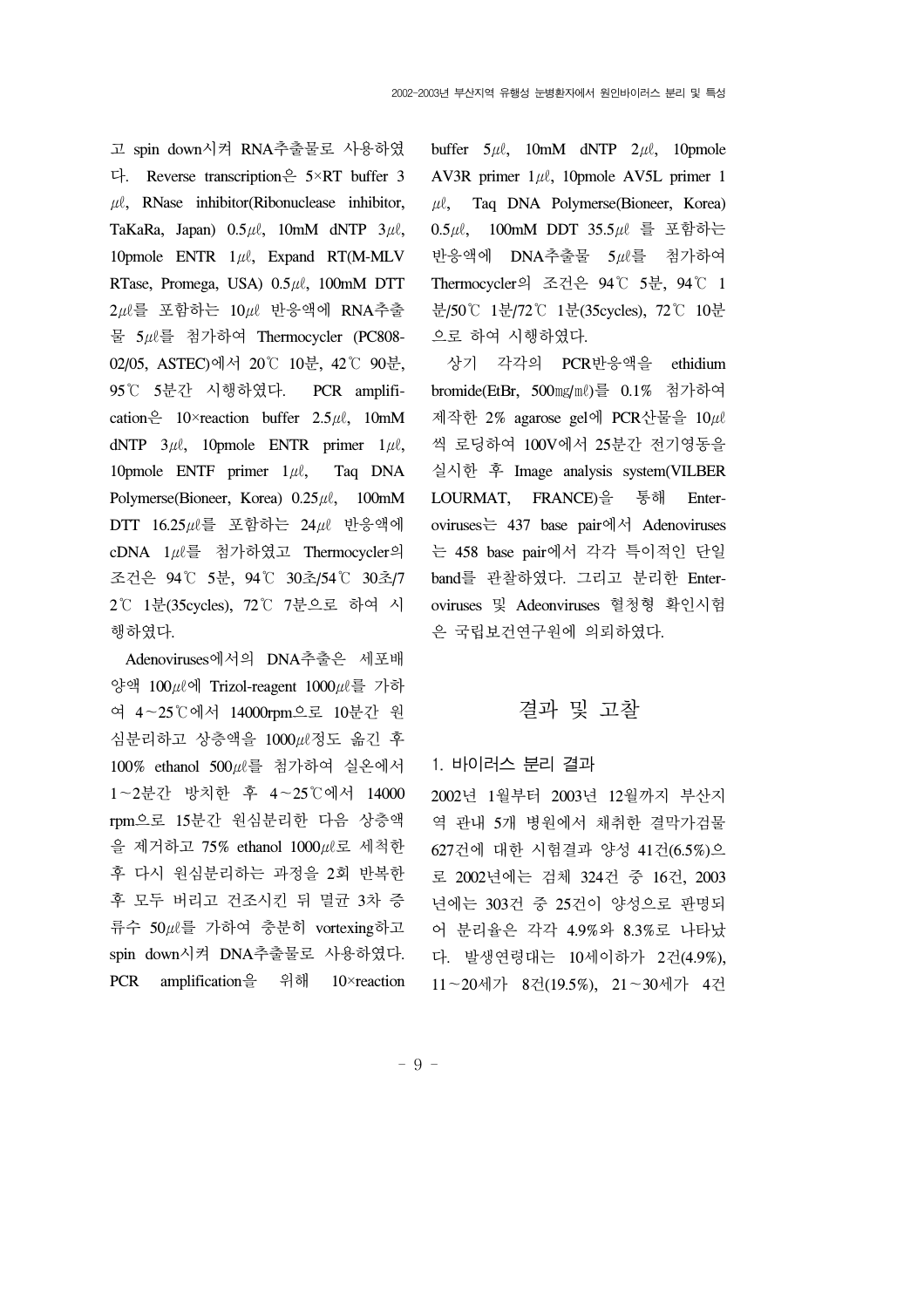|      | Age         |  |  |                                                                  |  |  | Total  |  |
|------|-------------|--|--|------------------------------------------------------------------|--|--|--------|--|
| Year | $0 \sim 10$ |  |  | $11 \sim 20$ $21 \sim 30$ $31 \sim 40$ $41 \sim 50$ $51 \sim 60$ |  |  | $61 -$ |  |
| 2002 |             |  |  |                                                                  |  |  |        |  |
| 2003 |             |  |  |                                                                  |  |  |        |  |

Table 2. Age distribution of epidemic conjunctivitis patients in Busan, 2002∼2003

| Year | Kinds of viruses       |      | No. of patients |       |  |
|------|------------------------|------|-----------------|-------|--|
|      |                        | Male | Female          | Total |  |
| 2002 | Adenovirus 8           | 3    | 3               | 6     |  |
|      | Adenovirus 37          |      | 0               |       |  |
|      | Coxsakievirus A24      | 4    | 3               |       |  |
|      | Coxsakiaevirus B3      | 0    |                 |       |  |
|      | Echovirus 6            |      | 0               |       |  |
| 2003 | Adenovirus 3           |      | $\Omega$        |       |  |
|      | Adenovirus 4           | 0    |                 |       |  |
|      | Adenovirus 8           | 5    |                 |       |  |
|      | Adenovirus 37          |      |                 |       |  |
|      | Coxsakievirus A24      | 3    | 4               |       |  |
|      | Echovirus 6            | 3    | 2               |       |  |
|      | Echovirus 7            |      |                 |       |  |
|      | Enteroviruses untypble |      |                 |       |  |

Table 3. Number and kinds of various isolated virus from patients in Busan, 2002∼2003

(16.4%), 31∼40세가 9건(22.0%), 41∼50세 가 8건(19.5%), 51∼60세가 9건(22.0%), 61 세이상이 1건(2.4%)으로 10대부터 50대까 지 고르게 분포하였고 유아와 60대이상에 서도 발생하였다 (Table 2). 성별분포는 남 자가 24명(59%), 여자가 17명(41%)으로 남 녀비는 1.4:1이었고(Table 3), 분리된 바이 러스의 월별 분포는 4월에 7건(17.0%), 6 월에 8건(19.5%), 7월에 7건(17.0%), 8월에 5건(12.2%), 9월에 13건(31.7%), 10월에 1 건(2.4%) 으로 봄부터 눈병이 유행하여 하 절기에 주로 분포하였고 특히, 6월에 증가 하여 7, 8월에 감소하였다가 9월에 가장 높게 나타났다 (Fig. 1).

#### 2. 바이러스의 동정

 분리된 바이러스의 전자현미경적 관찰 및 세포병변효과는 Fig 2 과 Fig 3에 나타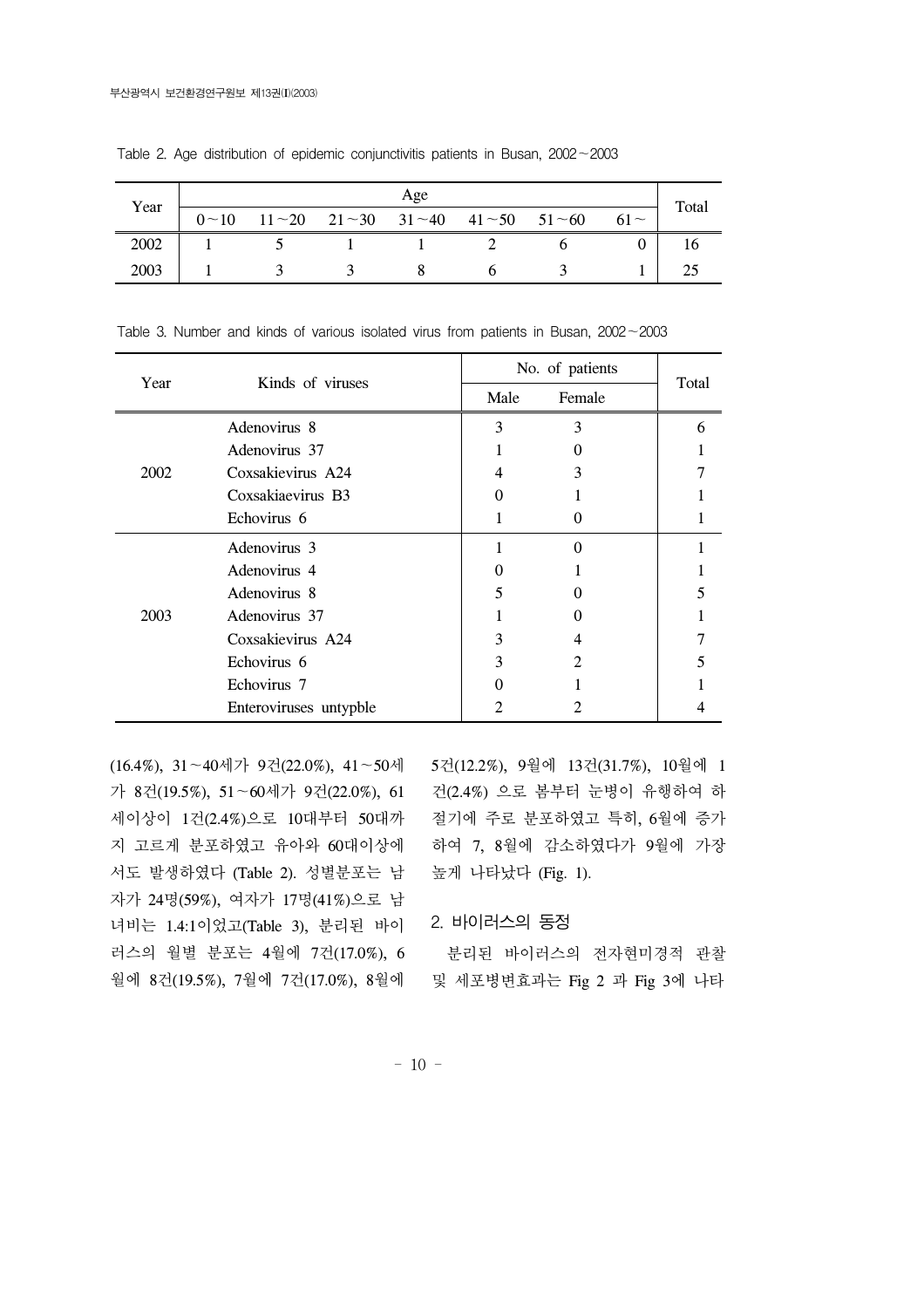

Fig. 1. Seasonal distribution of epidemic conjuctivitis in Buasn. 2002∼2003.



Fig. 2. Transmission electron micrographs of various isolated virus. (A): Adenovirus (B): Enterovirus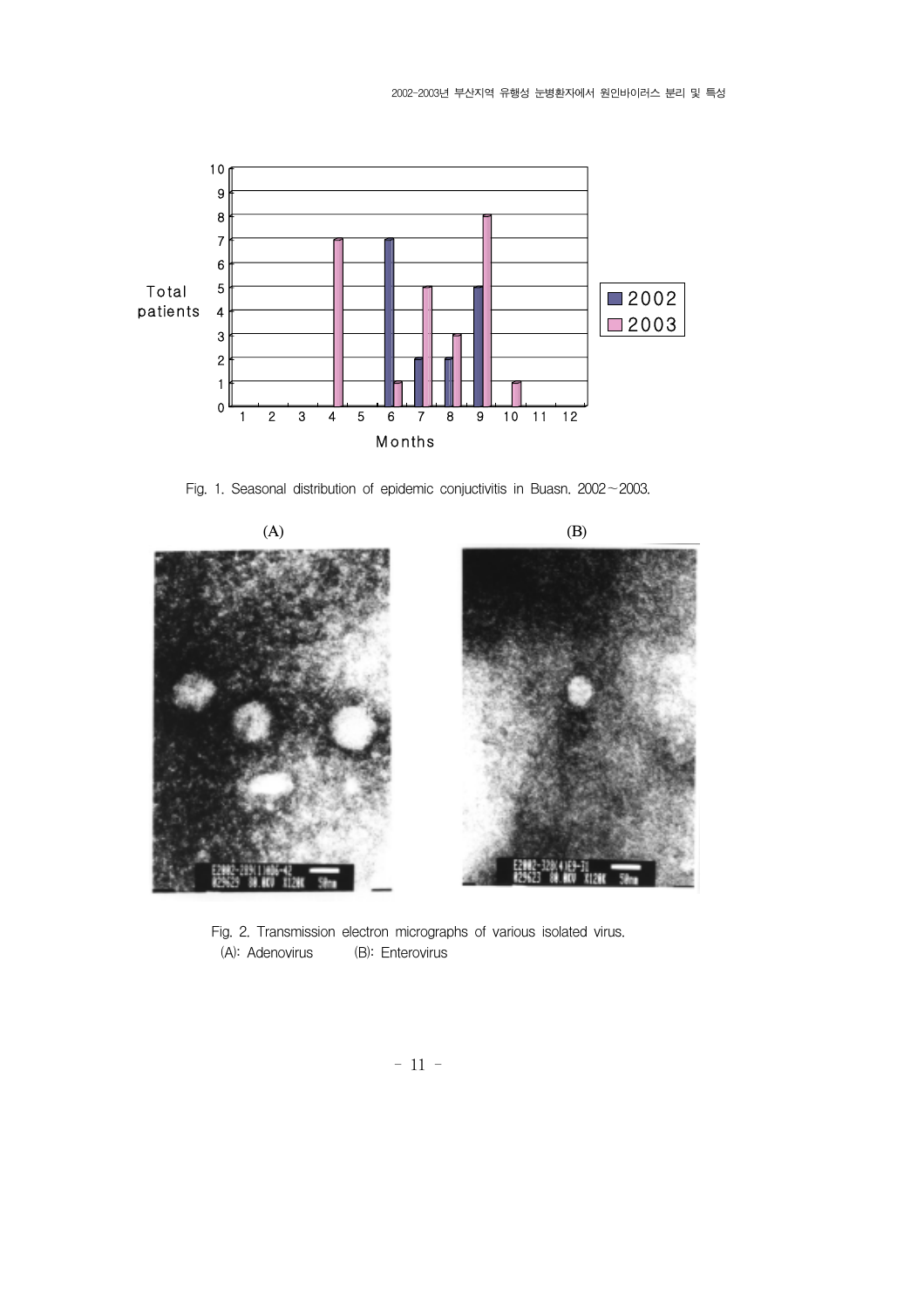#### 부산광역시 보건환경연구원보 제13권(I)(2003)



Fig. 3. Micrographs of CPE in the virus-infected cells. HEp-2 cells infected with no virus(A), Adenovirus(B), Enterovirus(C), Magnification ×40.



Fig. 4. Detection of PCR and RT-PCR with clinically isolated Enteroviruses and Adenoviruses. M : Molecular size marker(100bp ladder) ; (A) A 3, 4, 8, 37 : Adenovirus serotype 3, 4, 8 and 37, PC : Positive Control (Adenovirus serotype 5), NC : Negative control( Influenzavirus), (B) Cox A24 ; Coxsakievirus A24, Cox B3: Coxsakievirus B3, Echo 6 : Echovirus 6, PC : Positive Control(Coxackievirus B3 ATCCVR-30 Nancy strain), NC : Negative control(Influenzavirus)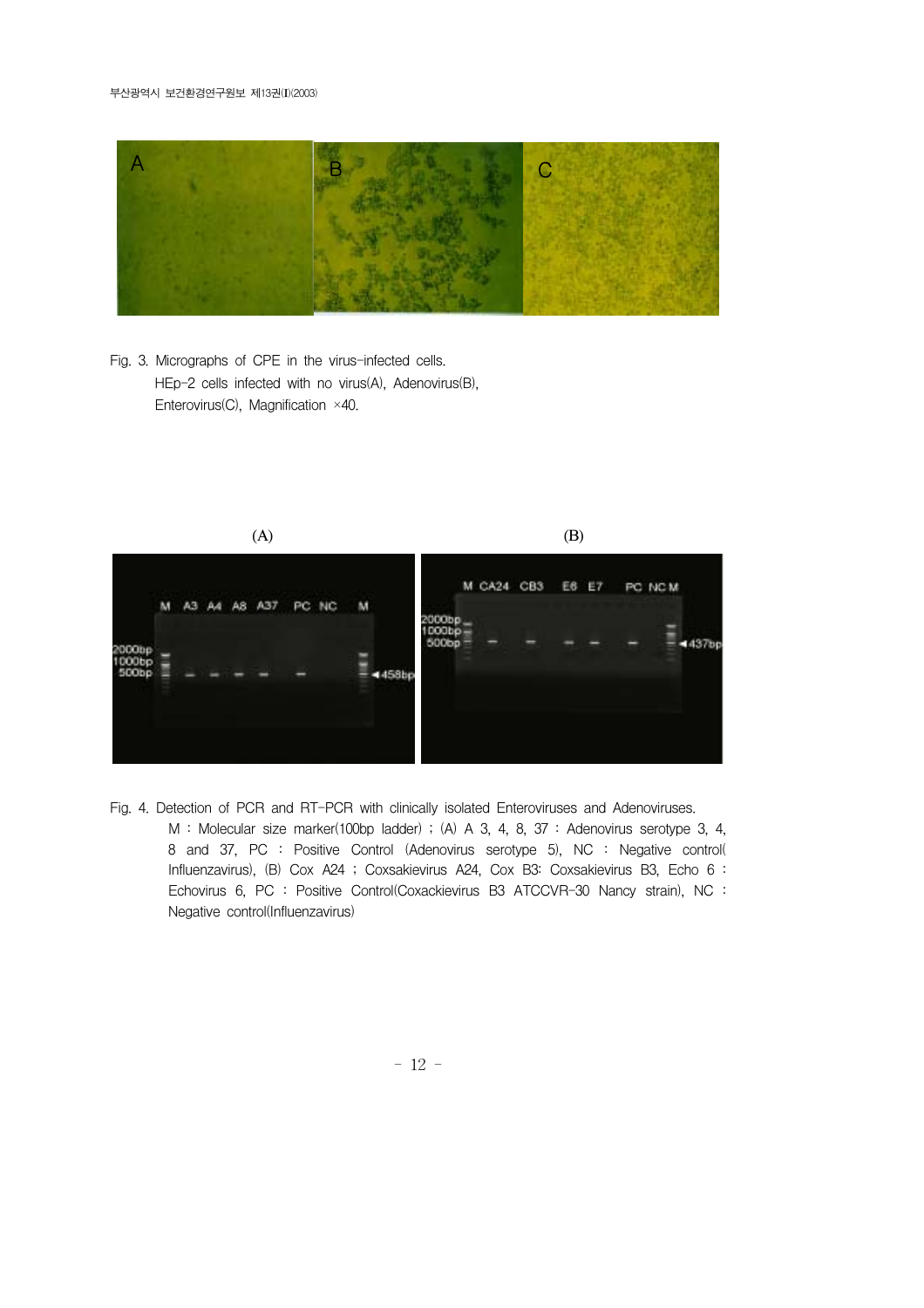내었다. Coxsackievirus와 Echovirus는 35 nm의 구형, Adenovirus는 80nm의 정육각 형의 형태를 나타내었다. 세포병변효과가 나타난 세포배양액에 대한 PCR을 행한 결 과, Echovirus 6, 7, Coxsackievirus B3와 Coxsackievirus A24, Enteroviruses untypable 은 모두 437bp에서 단일 band가 나타났으 며, Adenovirus 3, 4, 8과 37은 458bp에서 특이적인 단일 band가 검출되었고 Fig 4에 나타내었다.

#### 3. 바이러스별 임상양상

이들 양성 검체에서 분리된 원인바이

러스별 임상양상을 살펴보면 중 2002년 도에는 이미 알려져 있는 유행성각결막 염의 원인바이러스인 Adenovirus 8, 37과 급성출혈성결막염의 원인 바이러스인 Coxsackievirus A24를 국내최초로 검출하 였다<sup>3)</sup>. 이외에 본 연구에서는 지금까지 보고되어 있지 않은 Coxsackievirus B3와 Echovirus 6를 새로이 검출하였다. 그리고 2003년에는 Adenovirus 3․4․8과 37, Coxsackievirus A24, Echovirus 6․7 그리고 Enteroviruses untypable이 분리되었다. 2002 년과 2003년에 분리된 Coxsackievirus B3 와 Echovirus 6은 지금까지 뇌수막염을 유

| Year | Kinds of viruses        | NO. of<br>outbreak | Cytopathic effects |           |           |            |                  |
|------|-------------------------|--------------------|--------------------|-----------|-----------|------------|------------------|
|      |                         |                    | $HEp-2$            | <b>RD</b> | Vero      | <b>BGM</b> | Symptom          |
|      | Adenovirus 8            | 6                  | $+$                | $+$       | $+$       | $+$        | $EKC^*$          |
|      | Adenovirus 37           |                    | $^{+}$             | $^{+}$    | $^{+}$    | $^{+}$     | EKC              |
| 2002 | Coxsakievirus A24       |                    | $+$                | $+$       | $+$       | $^{+}$     | $AHC^{\ast\ast}$ |
|      | Coxsakievirus B3        |                    | $+$                | $^{+}$    | $+$       | $^{+}$     | <b>AHC</b>       |
|      | Echovirus 6             | 1                  | $+$                | $^{+}$    | $^{+}$    | $^{+}$     | <b>AHC</b>       |
| 2003 | Adenovirus 3            | 1                  | $+$                | $+$       | $+$       | $^{+}$     | $PCF***$         |
|      | Adenovirus 4            |                    | $+$                | $^{+}$    | $+$       | $^{+}$     | <b>PCF</b>       |
|      | Adenovirus 8            | 5                  | $+$                | $^{+}$    | $^{+}$    | $^{+}$     | EKC              |
|      | Adenovirus 37           | 1                  | $+$                | $^{+}$    | $+$       | $^{+}$     | <b>EKC</b>       |
|      | Coxsakievirus A24       | 7                  | $+$                | $^{+}$    | $^{+}$    | $^{+}$     | AHC              |
|      | Echovirus 6             | 5                  | $+$                | $^{+}$    | $\ddot{}$ | $^{+}$     | <b>AHC</b>       |
|      | Echovirus 7             |                    | $+$                | $^{+}$    | $^{+}$    | $^{+}$     | <b>AHC</b>       |
|      | Enteroviruses untypable | 4                  | $\ddot{}$          | $^{+}$    | $^{+}$    | $^{+}$     | AHC              |

Table 4. Characterization of epidemic conjuctivitis in Busan , 2002∼2003

\* EKC: Epidemic Kerato-Conjunctivitis

\*\* AHC: Acute Hemorrhagic Conjunctivitis PCF: Pharyngoconjunctival fever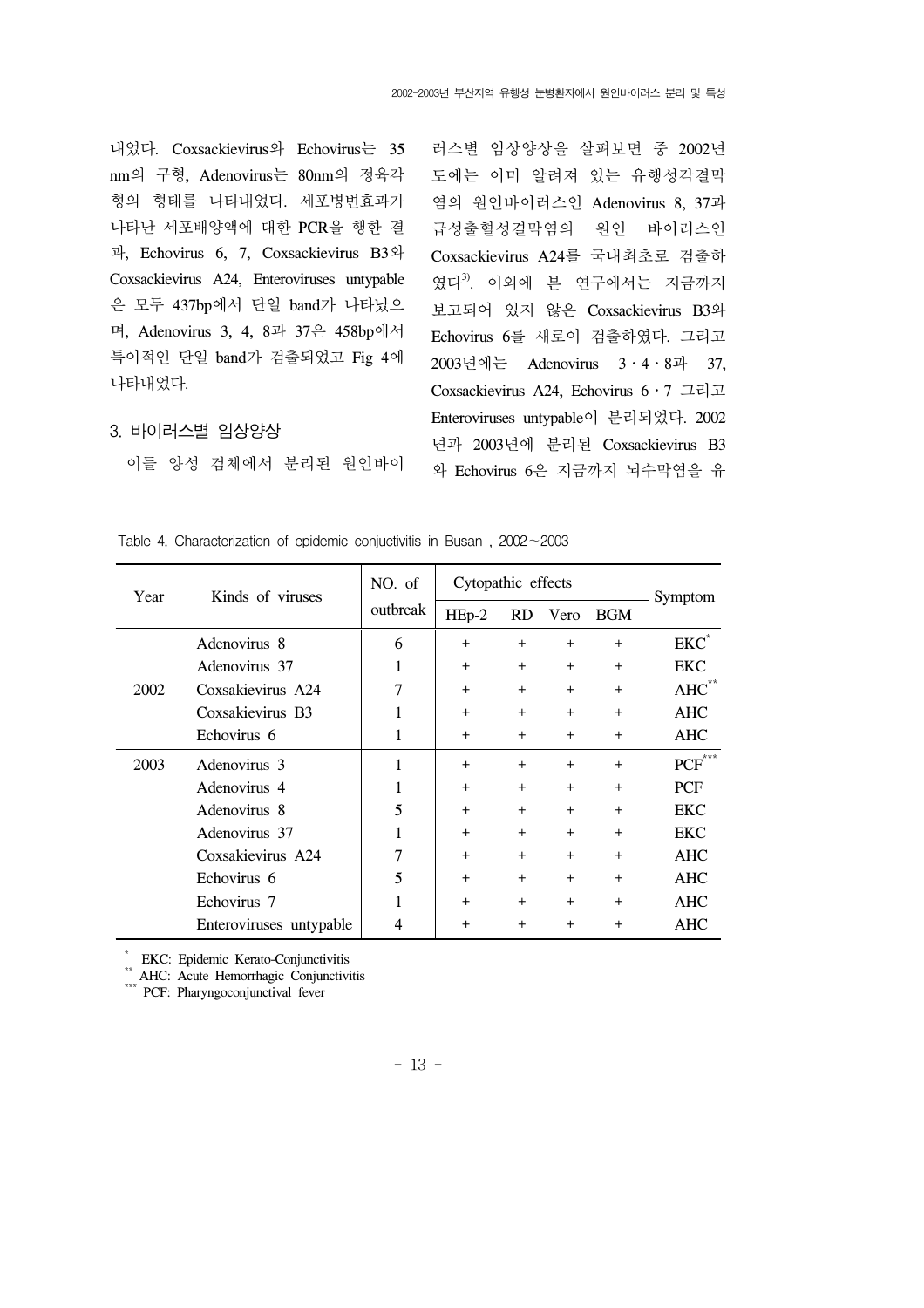발시키는 원인바이러스로 널리 알려져 있 었으며, 바이러스성 결막염 환자에서의 분 리는 주목할 만하며, 발생빈도는 2002년에 비해 2003년에 높게 나타났다. 2003년에 새로이 분리된 Adenovirus 3․4의 경우 고 열, 인후통, 설사, 근육통 등의 전신적 증 상을 동반한 인두결막열 증상을 나타내었 다 (Table 4).

#### 4. 고찰

 급성바이러스성 결막염에는 유행성각결 막염, 급성출혈성결막염, 인두결막열, 단순 포진바이러스(Herpes simplex virus) 결막 염, Newcastle병 결막염 등이 있고 만성바 이러스성 결막염에는 전염성연속종안검결 막염, 대상포진안검결막염, 홍역각결막염 등이 있다. Herpes simplex virus는 주로 입 과 눈에 발생하는 type 1과 생식기에 발생 하는 type 2 로 나뉘어지는데 발열, 자외 선에 오래 노출된 경우 정신적 스트레스, 국소적․전신적 면역저하 상태 등이 동반 된 경우 흔히 발병하고 1/3가량이 2년 이 내에 재발한다. 재발을 예방하기 위해서 감기로 인한 발열이나 몸의 피로가 없도 록 주의해야하며 태양광선, 정신적 충격, 스트레스도 가급적 피하는 것이 좋다.

 국내에서 1994년도 대유행하여 8년째인 2002년에 학교중심으로 대규모의 급성출 혈성결막염이 유행하여 2,000여개 학교에 서 집단발생이 일어났고 25개 학교에 휴 교조치령이 있은 후 유행성눈병에 대한 국가적 관리가 요구되어 2003년 8월부터

안과전염성질환표본감시가 시작되었다<sup>2</sup>. 국립보건원은 우리원이 2002년부터 실시 한 유행성눈병에 관한 연구사업에 의해 2002년 8월 국내 최초로 Coxsackievirus A24가 검출되었음을 발표하였다. 관내에 거주하는 두 환자는 각각 2002년 8월 출 혈성결막염 증세로 부근 김안과의원에 내 원하였고 결막가검물을 채취하여 바이러 스 분리 배양을 한 후 확인검사를 위해 국립보건원 소화기바이러스과에 검체를 의뢰하였다. 국립보건원은 세포배양 결과 1차접종에서는 세포병변효과가 관찰되지 않았으나 엔테로바이러스 5'-NCR 부위 247bp를 증폭시킬 수 있는 유전자 검출시 험에서 유전자 증폭이 확인되었으며 염기 서열 분석을 실시한 결과 Coxsackievirus A24로 확인하였다<sup>3)</sup>. 눈병발생의 월별 양 상은 봄부터 유행하여 하절기에 주로 분 포하였고 특히, 6월에 증가하여 7, 8월에 감소하였다가 9월에 가장 높게 나타난 것 은 여름방학 기간에는 감소하였다가 9월 에 개학함으로써 학교에서 집단발생이 산 발적으로 증가한 것으로 사료된다. 유행성 눈병은 9세 이하에서 60세이상 노인에 이 르기까지 발생한다는 결과4)와 같이 본 연 구에서도 환자들의 연령은 유아에서 60대 까지 고루 분포되어 있었고 초,중,고교생 들에게 급속히 퍼진 출혈성결막염(아폴로 눈병)이 컴퓨터키보드를 통해 여러 학생 들에게 전염되는 것으로 파악되고 있다. 아폴로눈병에 감염된 학생 중 초교생과 고교생 보다 컴퓨터 이용률이 상대적으로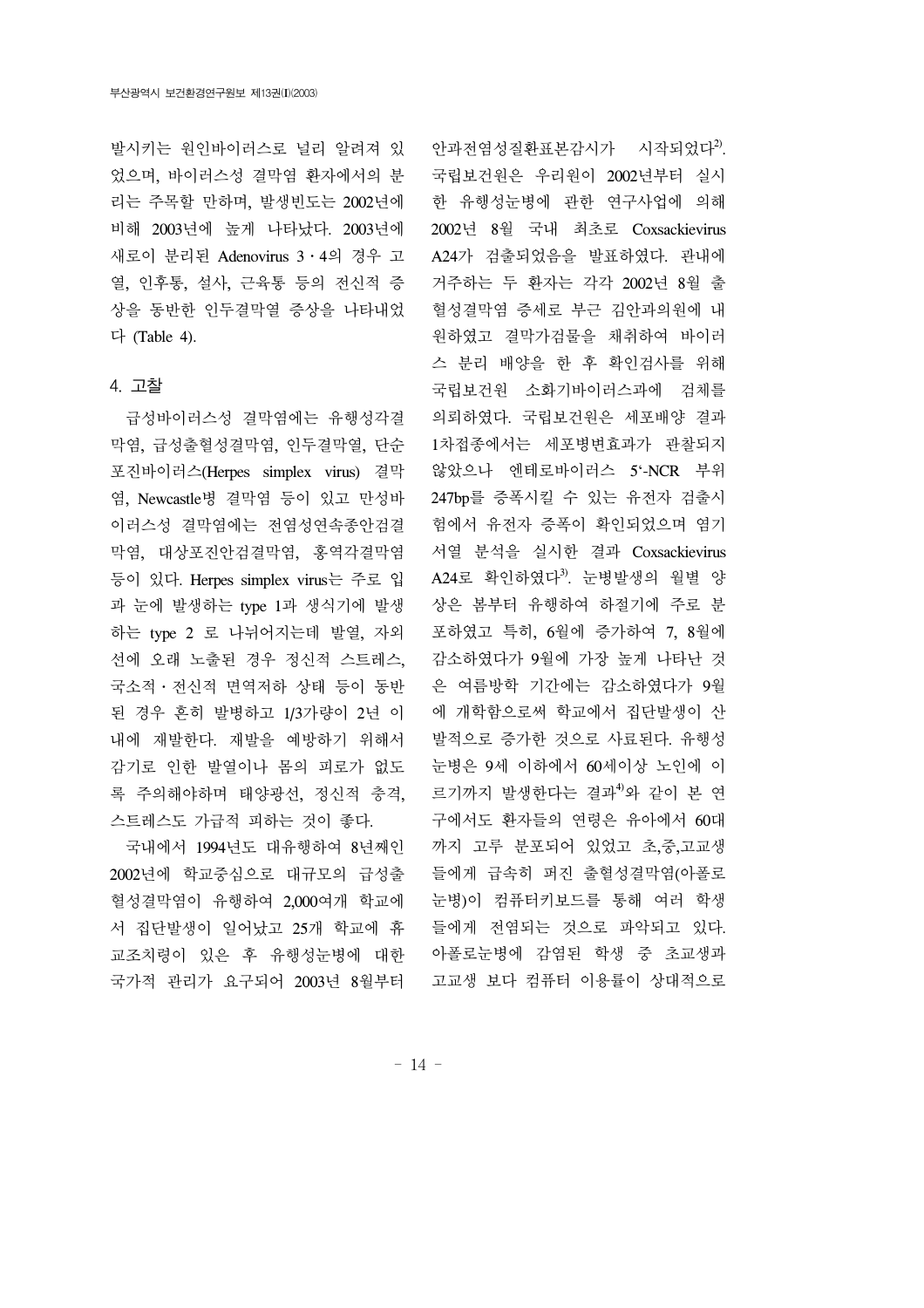높은 중학생 환자수가 전체의 절반정도를 차지할 정도로 많은 것은 학교 컴퓨터실 이나 PC방에서 컴퓨터 키보드를 통해 눈 병바이러스가 전염되기 때문으로 분석되 고 컴퓨터 키보드를 알코올로 자주 소독 하지 않을 경우 바이러스가 전염원이 될 수 있을 것이다.

 특별한 치료법은 없으며 주의할 사항은 수건, 세면기, 세수 대야는 따로 써야 하 고 바이러스는 소독약에는 강하나 열에 약하기 때문에 끓일 수 있는 것은 다 끓 이는 것이 좋고, 균이 묻은 손으로 눈을 비비거나 만지지 않도록 하며 항상 흐르 는 물에 손을 깨끗이 씻는 습관을 갖는 것이 중요하며 감염 일주일간은 전염력이 가장 강한 시기이므로 주의해야하고, 확산 을 막기위해 환자는 가능한 집에서 쉬게 한다.

## 결 론

 2002년부터 2003년까지 2년간 부산지 역의 안과 병ㆍ의원으로부터 채취한 급성 바이러스성 결막염 환자의 가검물 627건 을 대상으로 유행한 눈병 원인 바이러스 의 분리결과는

1. 유행성각결막염의 원인바이러스인 Adenovirus 8․37형, 급성출혈성결막염(아 폴로눈병)의 원인바이러스인 Coxsackievirus A24․B3형, Echovirus 6․ 7형을 분리하였고 인두결막열을 일으키는 A-1. 윤동호, 이상욱, 최억 : 안과학, p111∼

denovirus 3․4형을 분리하였으며 Coxsackievirus A24는 2002년 아폴로눈병의 대유행과 관련하여 2002년 8월 국내 최 초로 분리하였다.

- 2. 2002년과 2003년에 분리된 Coxsackievirus B3와 Echovirus 6․7은 지금까지 뇌수막염을 유발시키는 원인바이러스로 널리 알려져 있었으나, 눈병환자에서의 분리된 것은 특징적이었다.
	- 3. 월별 발생양상은 주로 하절기에 집중적 으로 분포하였고, 2003년에는 4월과 10 월에도 높은 발생율을 보였다.
- 4. 연령별 발생분포도는 10대에서 50대까 지 높은 발생율을 나타내었고 유아와 60대 이상에서도 발생하였고 남녀발생 비는 1.4 : 1이었다.

 이상의 결과로 보아 급성출혈성결막염 은 몇 년을 주기로 오는 소유행과 7∼8년 에 한 번 정도로 오는 대유행이 있으나 연중 발생하는 유행성각결막염 및 인두결 막열 등은 지속적으로 분리하여 눈병유행 예측조사 및 역학조사가 적극적으로 이루 어져야 할 것으로 사료된다.

## 참고문헌